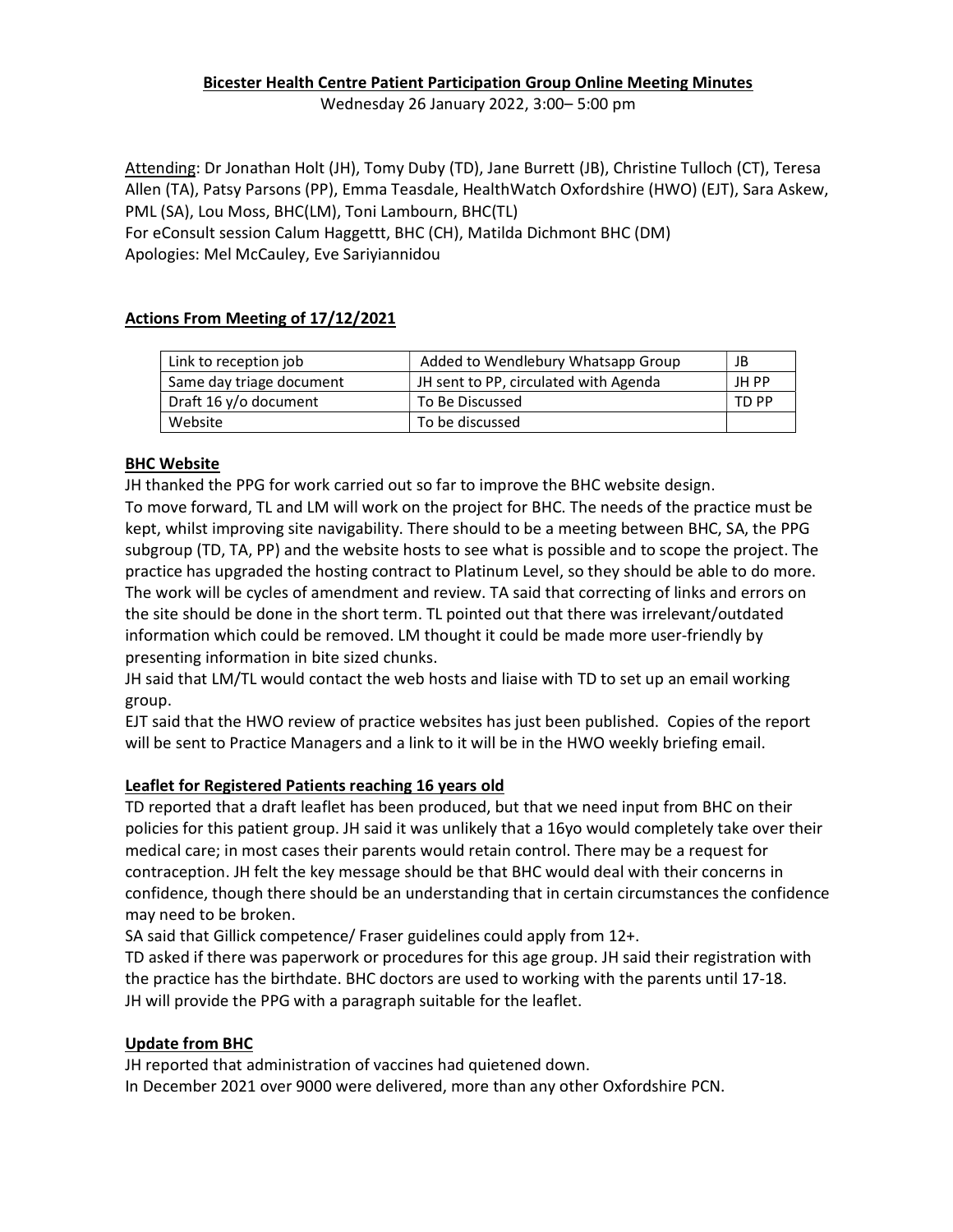Not all slots were taken at the most recent clinic, indicating demand has been met. On 12/1/22 there was a clinic for those who could not attend previously, for instance if they had recently had COVID-19.

Other groups getting vaccines/boosters: 12-15 year olds with underlying conditions; 4th dose for immunocompromised patients; 5-11 year olds with underlying conditions or who live with an immunocompromised person.

Next week's clinic, which is a mop-up session, may be the last at the Bicester Heritage site. The site is best suited for high volumes of vaccinations. Most likely one or more of the practices will retain capacity for vaccinations. TD said that antibodies would drop after a period, which could lead to further vaccinations/boosters being needed. JH said research and monitoring were ongoing.

## Winter Access to the Surgery

JH said that the practice had been trying to open up just before the Omicron wave, but now have concerns about patients entering the practice with COVID-19. They are keeping the situation under review.

## CCG (Clinical Commissioning Group) to ICS (Integrated Care System)

TA said there had been little information from BOB (Buckinghamshire, Oxfordshire and West Berkshire) about the transition. She had written to Rosalind Pearce (HWO) concerning this, and had been given a useful reply. There had been no one employed for public engagement by the BOB ICS, and the website gave very little information since the interim plans were posted on the BOB site in 2019. On 13/1/22 there was a meeting and the papers from this meeting are available from the OCCG website. Javed Khan has been appointed as Chair of the BOB ICB (Designate until July 2022).

EJT said there would be a webinar about the ICS on 4/3/2022 and that HWO were in touch with OCCG to get someone to speak. They would also like to hear from the public beforehand with questions.

TA observed that the interim designate board will only have one person from an acute trust and one from a PCN. There will be a challenge to represent all of the people in the BOB area; communication will be key.

JB asked whether the HealthWatches for all the areas in BOB will be merged. EJT replied that at the moment, HWO will remain.

JB asked about savings with the merging of the 3 CCGs. EJT replied that over the next couple of months, hopefully, there would be more information, and HWO will communicate this to all as they have it.

JB asked if COVID-19 had delayed the process. JH replied that confirmation had been put back from March-April to July. He said LMC (Local Medical Committee), CCG and Primary Care had been involved to see what models would ensure that Primary Care would be represented at ICB level, with only one GP on the Board, and only one in the Place-based partnership - Oxfordshire consisting of North, City and South. The little capacity GPs have to devote to these issues may necessitate new roles, perhaps executives with GP knowledge.

TD mentioned that there was a very useful video from Julie Dandridge on how GPs function in Oxfordshire, from top to bottom. Link: https://youtu.be/o8mep\_HfPY8

JH commented that Julie Dandridge was a CCG member who has been very helpful, and that he was concerned about the loss of relationships with people who knew about local issues.

TA said with the timeline for shortlisting by  $4<sup>th</sup>$  of February, we should soon know where they are from.

JB asked what were the parameters for recruitment to the ICS board. JH did not know the details, but the intention of achieving economies of scale, to merge Social Care and Medical Care, and integrate long term planning was the longstanding goal. He felt that the political will was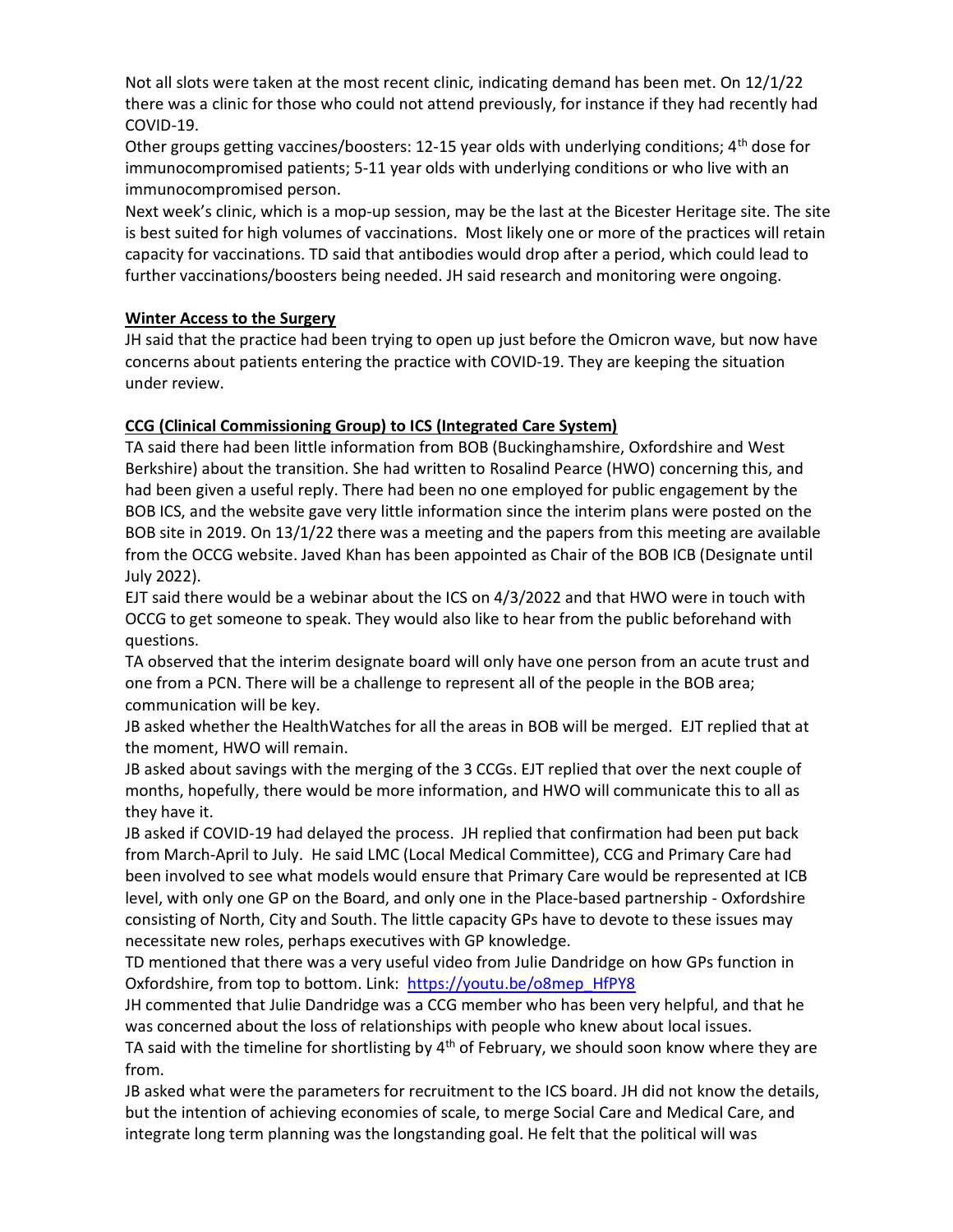damaging and was using up effort that could go into clinical issues. He was concerned the current plans were pulling in the opposite direction to the PCNs, but it would probably take a year to see how it would work, and that it was sad to see the loss of existing expertise. JB pointed out that the PCN for Islip and Kidlington was changing more than a PCN in an established area. (JB amends to say Bicester, Kidlington and Didcot have rapid population growth.) It would be discouraging if the ICS were not aware of this because of lack of PCN representation.

## Earlier Approval and Circulation of the Meeting Minutes

PP stated that currently minutes are only circulated a week prior to the next PPG meeting. In order to allow time sensitive information to be circulated sooner, draft minutes could be sent to members present to review and reply, then a finalised draft would be approved by members present. The minutes could then be circulated to the virtual PPG, and placed on the BHC website. PP was aware this would involve an extra email from BHC to the Virtual PPG. JH said that PN currently held the PPG mailing list, but suggested that putting it on the website could be something Toni and Lou may take on as the Practice Manager is so short of time.

## A.O.B

## **Answerphone**

SA said that the BHC Answerphone message had to be changed before Christmas, but that a new script was being circulated.

## Volunteers and the PPG

SA said that it had been encouraging that so many people had come forward to volunteer at the Vaccination site and it would be a good idea to invite them to join the PPG. JB said we did not want to lose the energy and enthusiasm, and that we could do this for all the volunteers, not just BHC. JH said he would put this on the Vaccination Site meeting agenda. A letter would need to be developed/sent. EJT asked whether the BHC/ Bicester PCN letter could be shared with other PCNs via the PPG page on the HWO website.

## HealthHub

TA said that the issue of the new HealthHub (Graven Hill) was a frequent topic on the Bicester Chat Facebook group, and wondered how it would affect BHC. JH said that only Alchester Medical and Montgomery House practices were moving, but that BHC may get registrations from patients wanting the convenience of a town centre location. He said that BHC may benefit if the Montgomery house site were leased to another NHS organization providing further facilities, for instance a base for district nurses. On the other hand, patients may wish to move to the new build with more parking and potentially other services such as outpatients. In 3-5 years BHC hoped to expand into the Julier Centre.

## eConsult

JH introduced medical students Calum Haggett and Matilda Dichmont and thought they could help to look at the eConsult function of the website. He outlined the issue that eConsults were taking multiple slots in the clinician's limited diary with a call, then a face to face visit on the day. The patient may have limitations on when they can come in. If the clinician could not contact the patient on the first 3 attempts, plus a text, the patient is informed and they need to submit a new eConsult. JH said the eConsult (a bought-in package ) was wordy, with nothing about being available on the day. Improvement is needed to make it more patient friendly but also to include: Clear note that the patient will be contacted and instructions that patient be available; link to details about clinicians' work days with an emphasis on the patient seeing their own GP; shorter descriptions.

PP asked how the daily list was created. JH said the reception team with the aid of a GP if necessary.